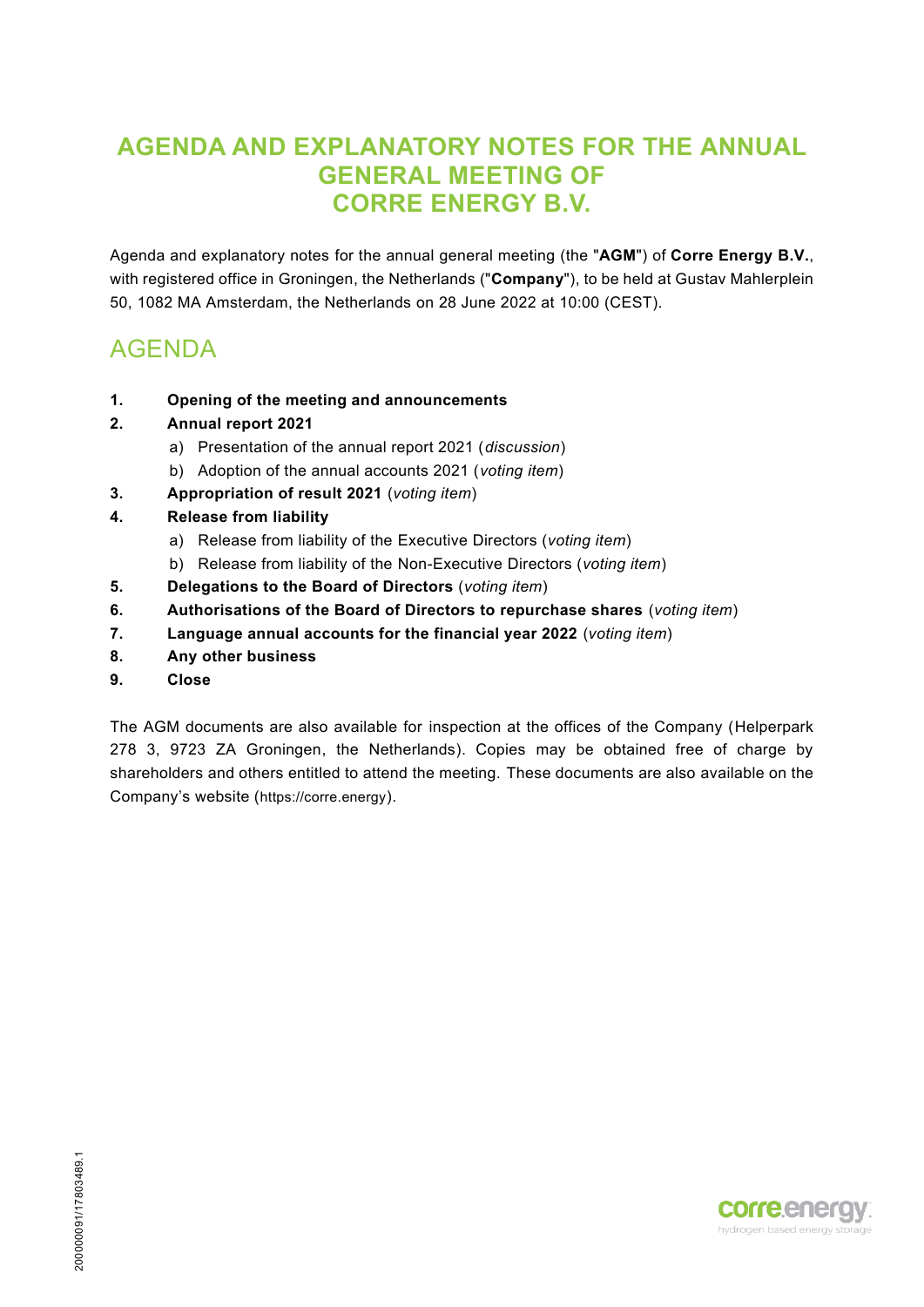# EXPLANATORY NOTES TO THE AGENDA

### Agenda item 2 – Annual Report 2021

#### a. Presentation of the Annual Report 2021 (*discussion*)

Under this agenda item, the Board of Directors gives a presentation on the performance of the Company in 2021.

#### b. Adoption of the Annual Accounts (*voting item*)

Under this agenda item, it is proposed to the general meeting of the Company ("**General Meeting**") to adopt the Annual Accounts for the financial year 2021 which can be found the relevant section of the Annual Report 2021.

#### Agenda item 3 – Appropriation of result 2021 (*voting item*)

For the financial year 2021, the Company had a net loss, which will be allocated to the reserves. No dividend is proposed to be declared.

#### Agenda item 4 – Release from liability

#### a. Release from liability of the Executive Directors (*voting item*)

Under this agenda item, the General Meeting is requested to grant discharge to the Executive Directors in office in 2021 in respect of the performance of their management duties to the extent such management is apparent from the Annual Report 2021 or is otherwise disclosed to the General Meeting prior to the adoption of the Annual Accounts 2021.

#### b. Release from liability of the Non-Executive Directors (*voting item*)

Under this agenda item, the General Meeting is requested to grant discharge to the Non-Executive Directors in office in 2021 in respect of the performance of their non-executive duties to the extent such performance is apparent from the Annual Report 2021 or is otherwise disclosed to the General Meeting prior to the adoption of the Annual Accounts 2021.

#### Agenda item 5 – Delegations to the Board of Directors regarding the issue of shares, the granting of rights to subscribe for shares and the exclusion or the restriction of pre-emptive rights (*voting item*)

Under this agenda item it is proposed to the General Meeting to authorise the Board of Directors:

a. for a period of 18 months commencing on 28 June 2022 or, if earlier, the date of the next annual General Meeting, as the competent body to issue shares or to grant rights to subscribe for shares in the capital of the Company against payment in cash or in kind for general corporate purposes limited to a maximum of 10% of the number of shares issued on 28 June 2022; and